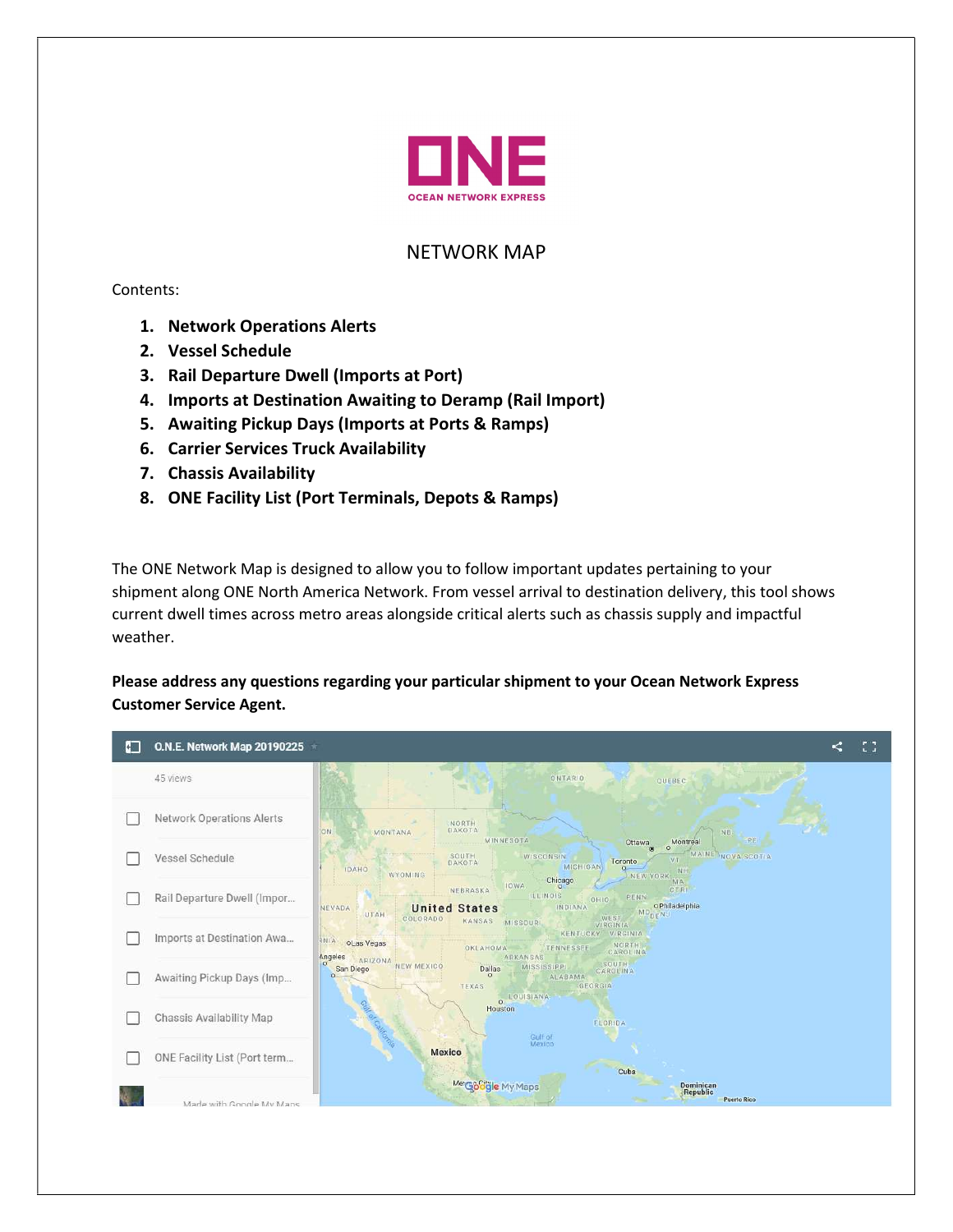## 1. NETWORK OPERATIONS ALERTS

- What critical issues may be impacting my shipment? This first section shows all 'alerts' of critical nature impacting our network. This includes critical Port / Rail notices, weather attributing to delays, and service updates / disruptions.



#### 2. VESSEL SCHEDULES

Is my vessel on time? This second section shows detailed schedule updates for all upcoming vessel to/from North America for the next two weeks. Distinguished by separate import & export sailing times, the detail also shows estimated days delay or "On Time" for ships arriving as scheduled.



## **Vessel Schedule**

All items

#### 3. RAIL DEPARTURE DWELL (IMPORTS AT PORT)

- Is rail traffic departing the port on time? This next section details current wait times alongside average wait times by terminal and metro location. Delay is measured by time passed from units loading to railcars, to the train departing the terminal.
- Rail Departure Dwell (Imports at Port)
- $\checkmark$ Green (0 to 2 days)
	- Yellow (2 to 4 days)
	- Red (4+ days)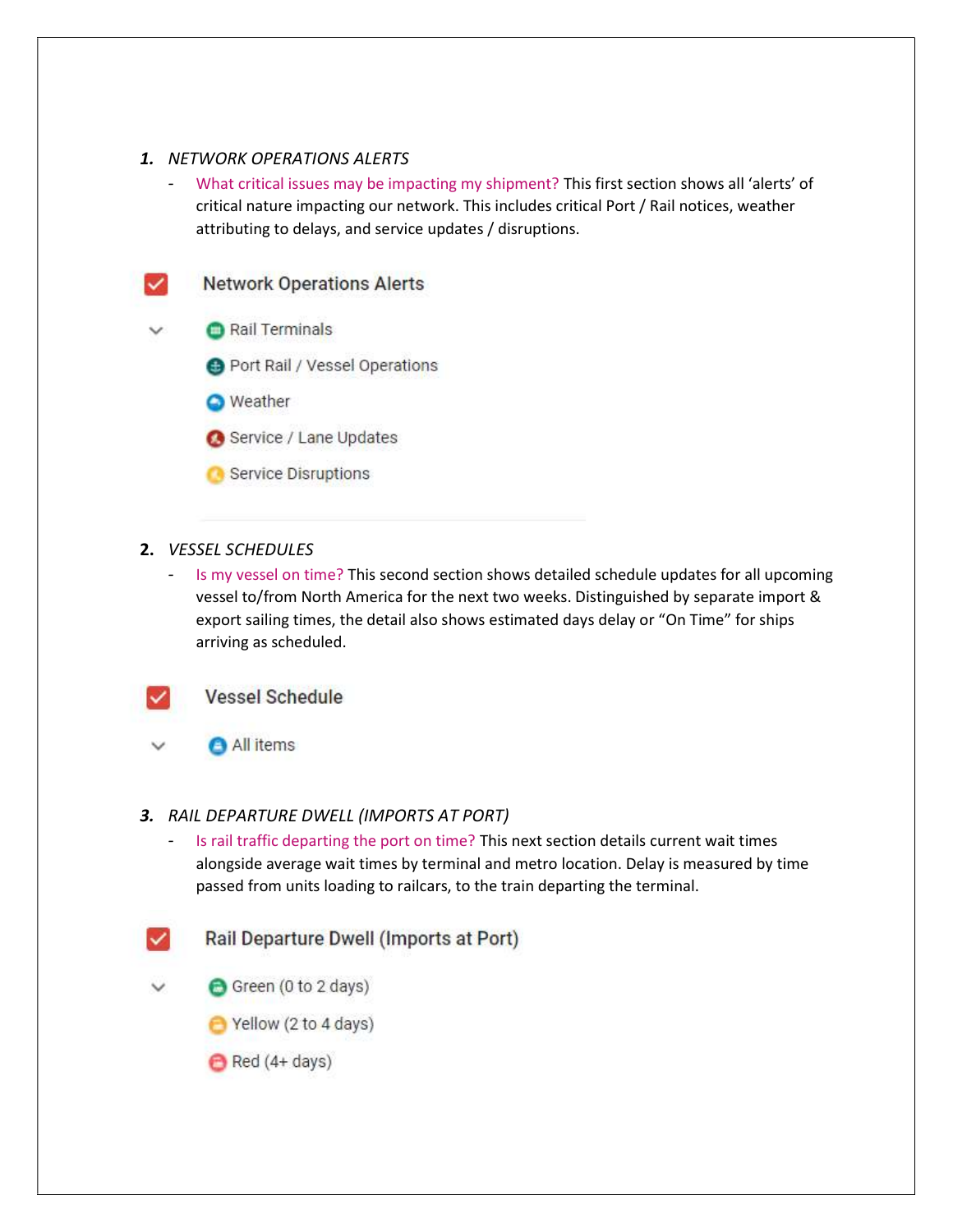## 4. IMPORTS AT DESTINATION AWAITING TO DERAMP (RAIL IMPORTS)

- How long are trains taking to unload? This section focuses on the inland rail unloading performance. At destination ramp (for rail imports), we are capturing the time from train's arrival to container's unload.
- Imports at Destination Awaiting to Dera...
- Green (0 to 1 days)
	- Yellow (1 to 2 days)
	- $\bigcirc$  Red (2+ days)
- 5. AWAITNG PICKUP DAYS (IMPORTS AT PORTS & RAMPS)
	- My unit is now at destination, how long until out-gate? This final fluidity related section documents the dwell time prior to out-gate. At Ocean Terminals, we are measuring days from Vessel departure to out-gate. For inland rail yards, we measure days from train arrival to out-gate.
	- Awaiting Pickup Days (Imports at Port ...
		- Green (Ramp 0-2 Days; Port 0-5 Days)
			- Yellow (Mixed Performance)
			- Red (Ramp 3+ days; Port 5+ days)

## 6. CARRIER SERVICES TRUCK AVAILABILITY

- How is the truck power in my delivery area? Select this layer of the map for localized summary of motor carrier availability in your delivery area. Maintained by Ocean Network Express's Carrier Service Team, this layer gives feedback to truck power outlook across North America.



**Carrier Services Truck Availability** 

- Green: 2 3 Days Prior to Cut-Off
- Yellow: 4 + Days Prior to Cut-Off